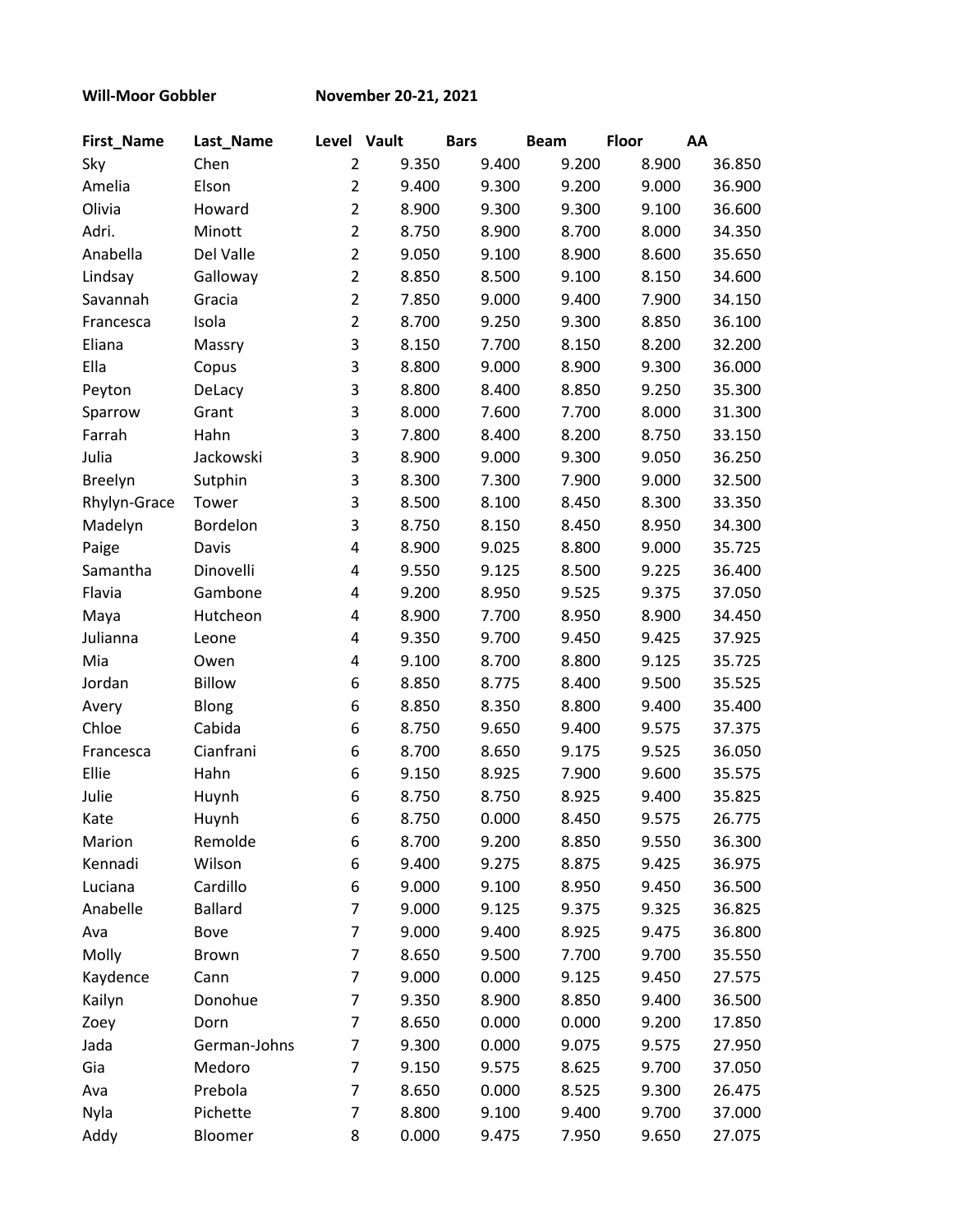| Sierra      | <b>Buckman</b> | 8  | 9.625 | 9.500 | 0.000 | 9.525 | 28.650 |
|-------------|----------------|----|-------|-------|-------|-------|--------|
| Arianna     | Moy            | 8  | 9.350 | 9.050 | 8.850 | 9.475 | 36.725 |
| Hayley      | Smith          | 8  | 9.450 | 9.350 | 8.700 | 9.325 | 36.825 |
| Sydney      | Spradley       | 8  | 9.375 | 9.375 | 9.000 | 9.200 | 36.950 |
| Riley       | Ulrich         | 8  | 0.000 | 9.550 | 9.000 | 9.550 | 28.100 |
| Elizabeth   | Anderson       | 9  | 9.100 | 8.825 | 6.800 | 0.000 | 24.725 |
| Gianna      | Cianfrani      | 9  | 9.000 | 7.875 | 8.100 | 9.100 | 34.075 |
| Kaitlyn     | Cosper         | 9  | 9.450 | 8.400 | 8.775 | 9.000 | 35.625 |
| Nayah       | Hahn           | 9  | 9.350 | 9.050 | 7.675 | 9.300 | 35.375 |
| Abby        | Harris         | 9  | 9.050 | 7.825 | 7.400 | 8.800 | 33.075 |
| Rebecca     | Hoover         | 9  | 9.650 | 8.850 | 7.900 | 9.100 | 35.500 |
| <b>Bree</b> | Lauer          | 9  | 9.100 | 9.175 | 8.550 | 9.250 | 36.075 |
| Makayla     | Lynard         | 9  | 0.000 | 8.575 | 0.000 | 9.000 | 17.575 |
| Ailani      | Nelson         | 9  | 9.350 | 7.350 | 7.350 | 9.200 | 33.250 |
| Addie       | Wright         | 9  | 9.625 | 9.225 | 8.400 | 9.300 | 36.550 |
| Emily       | <b>Bassett</b> | 10 | 9.800 | 8.225 | 9.000 | 9.275 | 36.300 |
| Porsha      | Demby          | 10 | 0.000 | 0.000 | 0.000 | 9.000 | 9.000  |
| Gabrielle   | Lamb           | 10 | 0.000 | 7.925 | 0.000 | 0.000 | 7.925  |
| Ella        | Soles          | 10 | 9.200 | 0.000 | 0.000 | 9.500 | 18.700 |
| Katie       | Song           | 10 | 9.450 | 9.200 | 8.750 | 9.175 | 36.575 |
| Ariela      | Agrawal        | XB | 9.000 | 9.250 | 7.500 | 8.550 | 34.300 |
| Traci       | Araten         | XB | 7.400 | 8.200 | 8.500 | 7.300 | 31.400 |
| Bella       | <b>Bacerra</b> | XB | 8.400 | 9.050 | 8.800 | 8.600 | 34.850 |
| Sadie       | Blanchard      | XB | 8.650 | 9.100 | 8.700 | 9.100 | 35.550 |
| Emma        | Caraballo      | XB | 8.850 | 8.850 | 8.600 | 8.600 | 34.900 |
| Leslie      | DiGirolamo     | XB | 8.700 | 9.150 | 8.400 | 8.000 | 34.250 |
| Nyla        | Gibson         | XB | 8.700 | 7.800 | 9.100 | 8.950 | 34.550 |
| Aryanna     | Hanshaw        | XB | 7.900 | 7.500 | 8.800 | 8.300 | 32.500 |
| Dylan       | Kornick        | XB | 8.100 | 7.000 | 8.100 | 8.000 | 31.200 |
| Clara       | Kreibick       | XB | 8.300 | 8.300 | 8.500 | 8.600 | 33.700 |
| Aubrie      | Michelet       | XB | 7.000 | 8.200 | 8.700 | 7.200 | 31.100 |
| Jeanangelyz | Quinones       | XB | 8.300 | 8.600 | 8.800 | 7.600 | 33.300 |
| Abigail     | Reitemeyer     | XB | 8.500 | 9.100 | 8.600 | 8.550 | 34.750 |
| Gabby       | Renna          | XB | 7.100 | 7.800 | 8.600 | 7.900 | 31.400 |
| Kayla       | Saintvil       | XB | 8.650 | 8.000 | 9.000 | 9.000 | 34.650 |
| Mia         | Stratton       | XB | 8.800 | 8.500 | 8.700 | 8.700 | 34.700 |
| Kate        | Younger        | XB | 8.200 | 7.700 | 8.600 | 8.200 | 32.700 |
| Natalie     | Younger        | XB | 8.400 | 9.150 | 8.800 | 8.500 | 34.850 |
| Lily        | Foley          | XB | 8.600 | 9.000 | 8.500 | 9.150 | 35.250 |
| Evelyn      | Thompson       | XB | 8.450 | 8.900 | 8.500 | 8.700 | 34.550 |
| Lyla        | Wach           | XB | 7.850 | 8.100 | 8.100 | 7.950 | 32.000 |
| Nika        | Cutler         | XB | 8.350 | 9.000 | 8.300 | 8.650 | 34.300 |
| Sammi       | Shaffer        | XB | 8.550 | 9.250 | 9.100 | 8.250 | 35.150 |
| Jessie      | Atlas          | XD | 8.850 | 8.300 | 7.900 | 9.075 | 34.125 |
| Marissa     | <b>Brady</b>   | XD | 9.300 | 0.000 | 9.450 | 9.450 | 28.200 |
| Alexa       | Gergich        | XD | 8.700 | 8.125 | 8.450 | 9.375 | 34.650 |
| Carlie      | Richards       | XD | 9.100 | 8.625 | 8.700 | 9.300 | 35.725 |